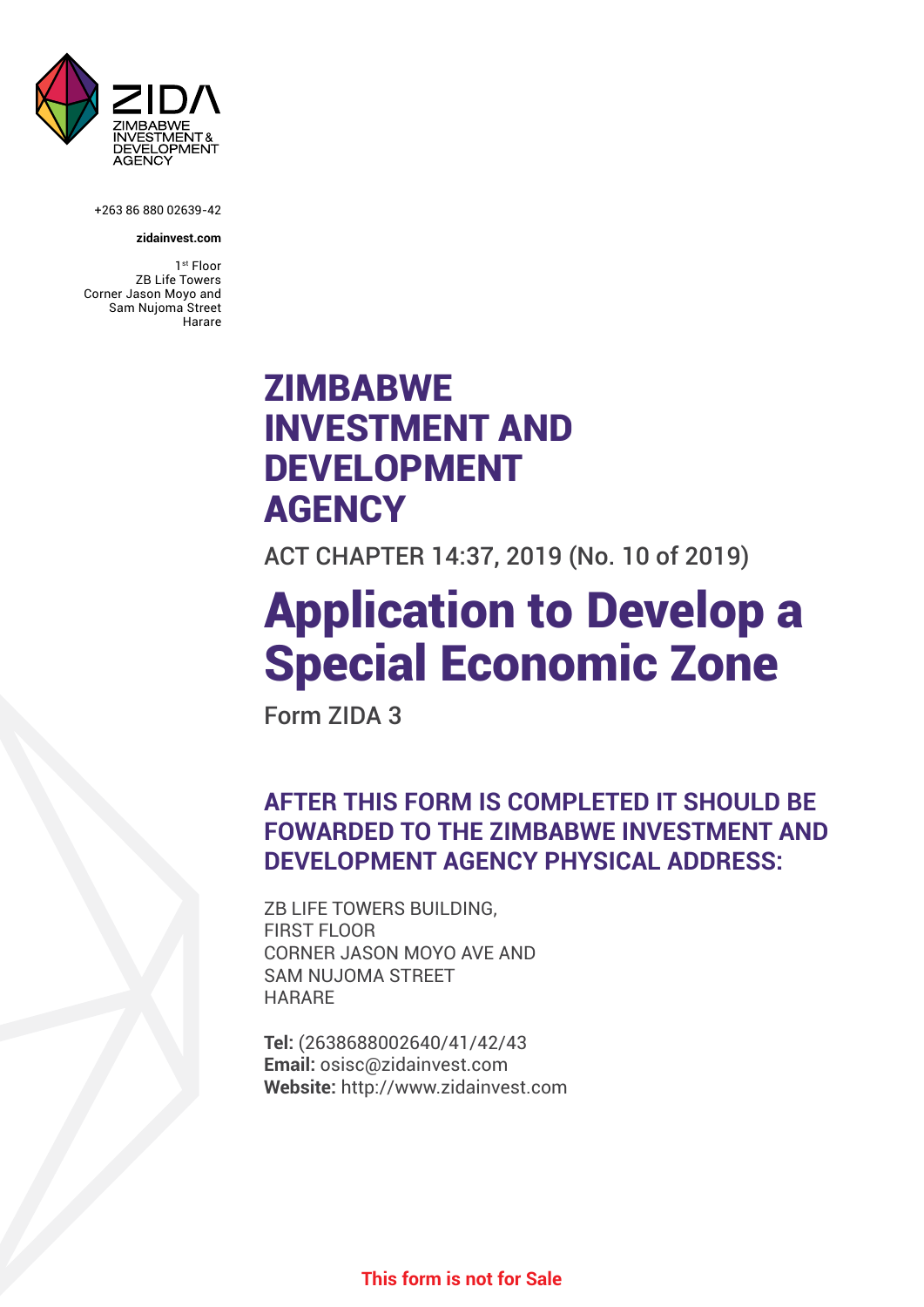

### REQUIREMENTS FOR APPLICATION FOR A SPECIAL ECONOMIC ZONE DEVELOPER PERMIT

To apply to develop a Special Economic Zone you need to provide:

- a. Fully completed ZIDA Application Form.
- b. Detailed concept plan for the proposed zone.
- c. Detailed zone layout masterplan.
- d. Detailed Feasibility study or pre-feasibility study report for the proposed project.
- e. Police clearance for shareholders.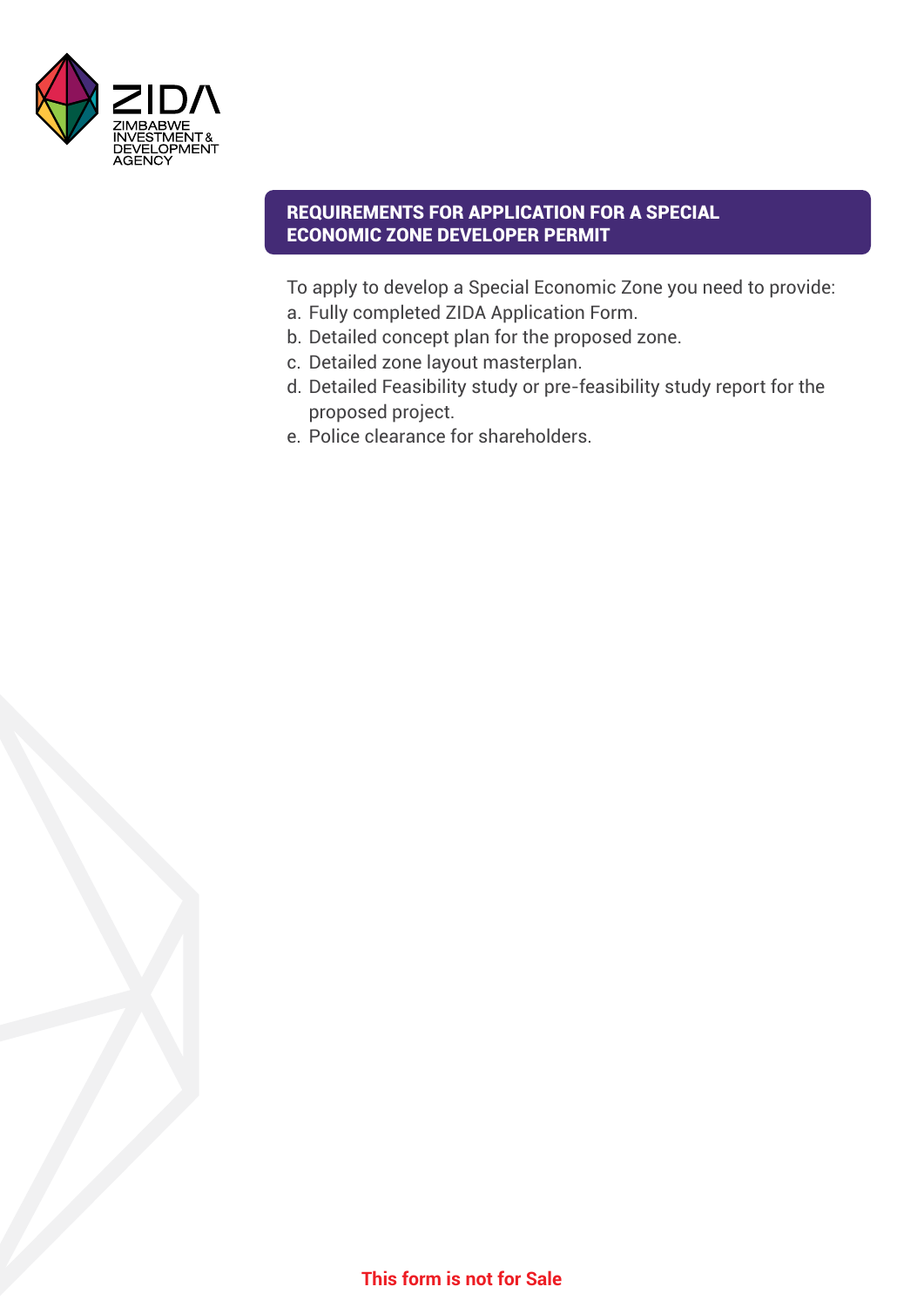

#### **1. DETAILS OF DEVELOPER**

- a) Investor/ Company Name: (attach investor/ company profile)
- b) Name of company representative
- c) Contact details of company representative
- d) Company registration number (attach certificate of incorporation)
- e) Do you have a tax clearance certificate (if yes please attach)
- f) Business Physical Address
- g) Telephone & Fax:
- h) Business e-mail Address:

| Name of<br><b>Shareholder</b> | <b>Nationality</b> | Passport/ I.D.<br>No. | Resident/<br><b>Non-resident</b> | <b>Shareholder's</b><br>physical<br>address in<br>country of<br>origin | <b>Shareholding</b><br>(%) |
|-------------------------------|--------------------|-----------------------|----------------------------------|------------------------------------------------------------------------|----------------------------|
| 1.                            |                    |                       |                                  |                                                                        |                            |
| 2.                            |                    |                       |                                  |                                                                        |                            |
| 3.                            |                    |                       |                                  |                                                                        |                            |
| 4.                            |                    |                       |                                  |                                                                        |                            |
| 5                             |                    |                       |                                  |                                                                        |                            |

i) DETAILS OF COMPANY OWNERSHIP

- *1. Attach resumes/curriculum vitaes*
- *2. If shareholder is a company kindly attach relevant company documents showing the actual directors and shareholders*
- j) DETAILS OF COMPANY DIRECTORS/ SHAREHOLDERS

| <b>Name</b> | Passport/ I.D.<br>Number | <b>Nationality</b> | Telephone No. | E-mail | Residential<br><b>Address</b> |
|-------------|--------------------------|--------------------|---------------|--------|-------------------------------|
| 1.          |                          |                    |               |        |                               |
| 2.          |                          |                    |               |        |                               |
| 3.          |                          |                    |               |        |                               |
| -4.         |                          |                    |               |        |                               |
| -5.         |                          |                    |               |        |                               |

*Attach resumes or curriculum vitaes*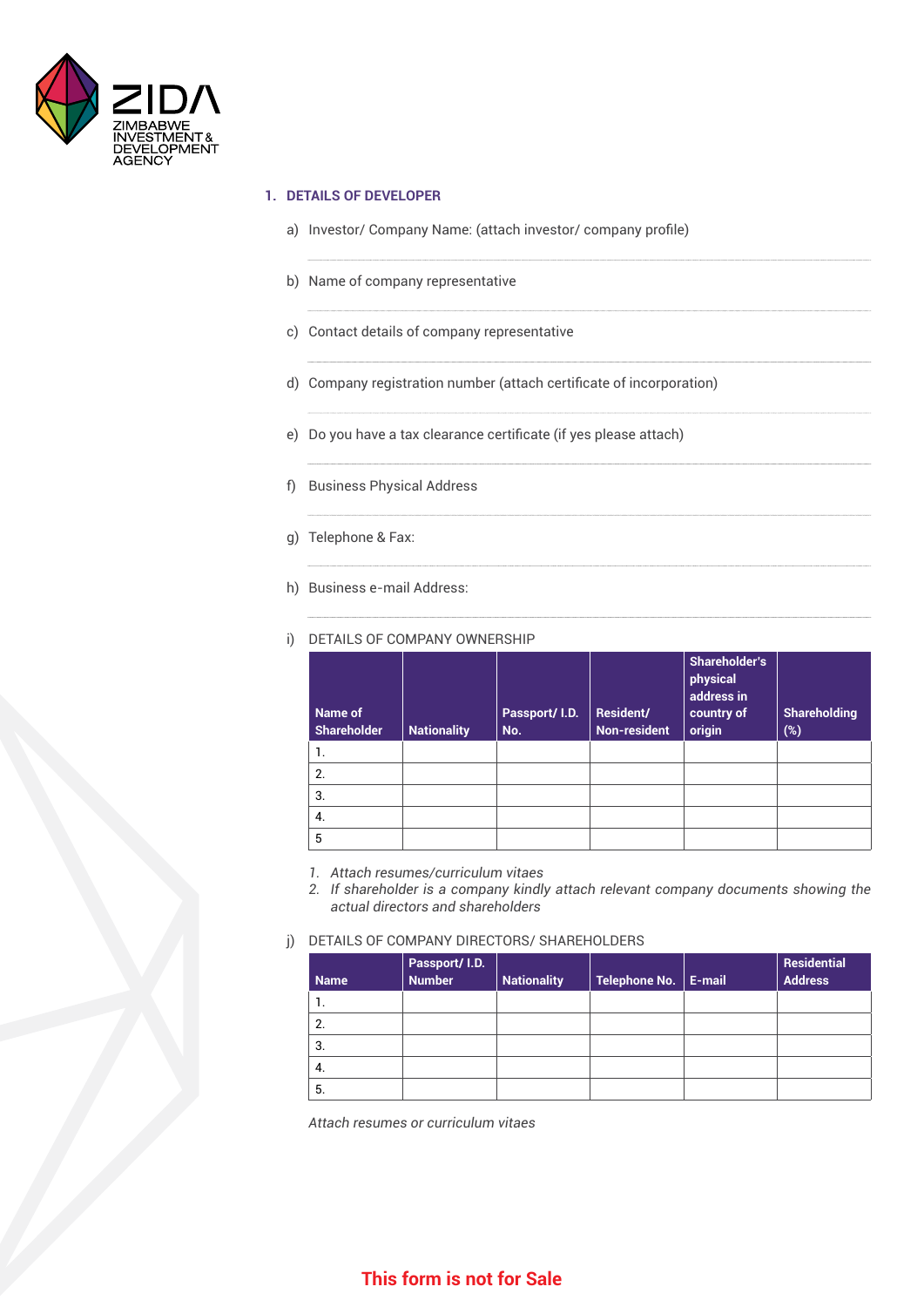

#### **2. PROPOSED INVESTMENT DETAILS**

 $\blacksquare$  Industrial Park

If other kindly specify:

Other

- a) Which type of zone do you want to develop<br>
Export Processing Zone Multi Sector Zone
	- -
	- Export Processing Zone Multi Sector Zone Industrial Sector Zone<br>Industrial Park Industrial Park Free Trade Zone
- b) Proposed location of investment

| Property description     |
|--------------------------|
| Town/District            |
| Province                 |
| Size of land in hectares |
|                          |

- c) Do you own the property to be developed as a zone  $Y$ es  $N$
- d) If you do not own the property please attach a Developer's Agreement with the title holder of the property to be developed or a letter of authorisation and consent by the property owner to have the property developed as a special economic zone; and designated as such (attach)
- e) Have you developed a concept plan for the proposed zone. **No. 2. In the Second Second Second Second Second Second Second Second Second Second Second Second Second Second Second Second Second Second Second Second Second Second Second Second Second Second Second Second Second Seco**

If yes please attach.

.

f) Have you developed an economic and infrastructure feasibility study or pre-feasibility study for the proposed zone. **The Yes No. 2018** 

If yes please attach.

g) Do you have a list of potential investors who have committed to invest in the zone. **The Structure of the Structure of the No. 1999** 

If yes please outline / attachlist

h) Do you have an investment prospectus developed for the zone **The Vestima** No. 2014

If Yes, please attach.

i) Are you going to operate the zone on your own or you will appoint an independent company (Operator) to operate the zone

**No. 2. In the Second Second Second Second Second Second Second Second Second Second Second Second Second Second Second Second Second Second Second Second Second Second Second Second Second Second Second Second Second Seco** 

If No, kindly provide the details of the Operator:

j) Do you require an Operator's Licence

```
The Structure Structure Structure Structure Structure Structure Structure Structure Structure Structure Structure
```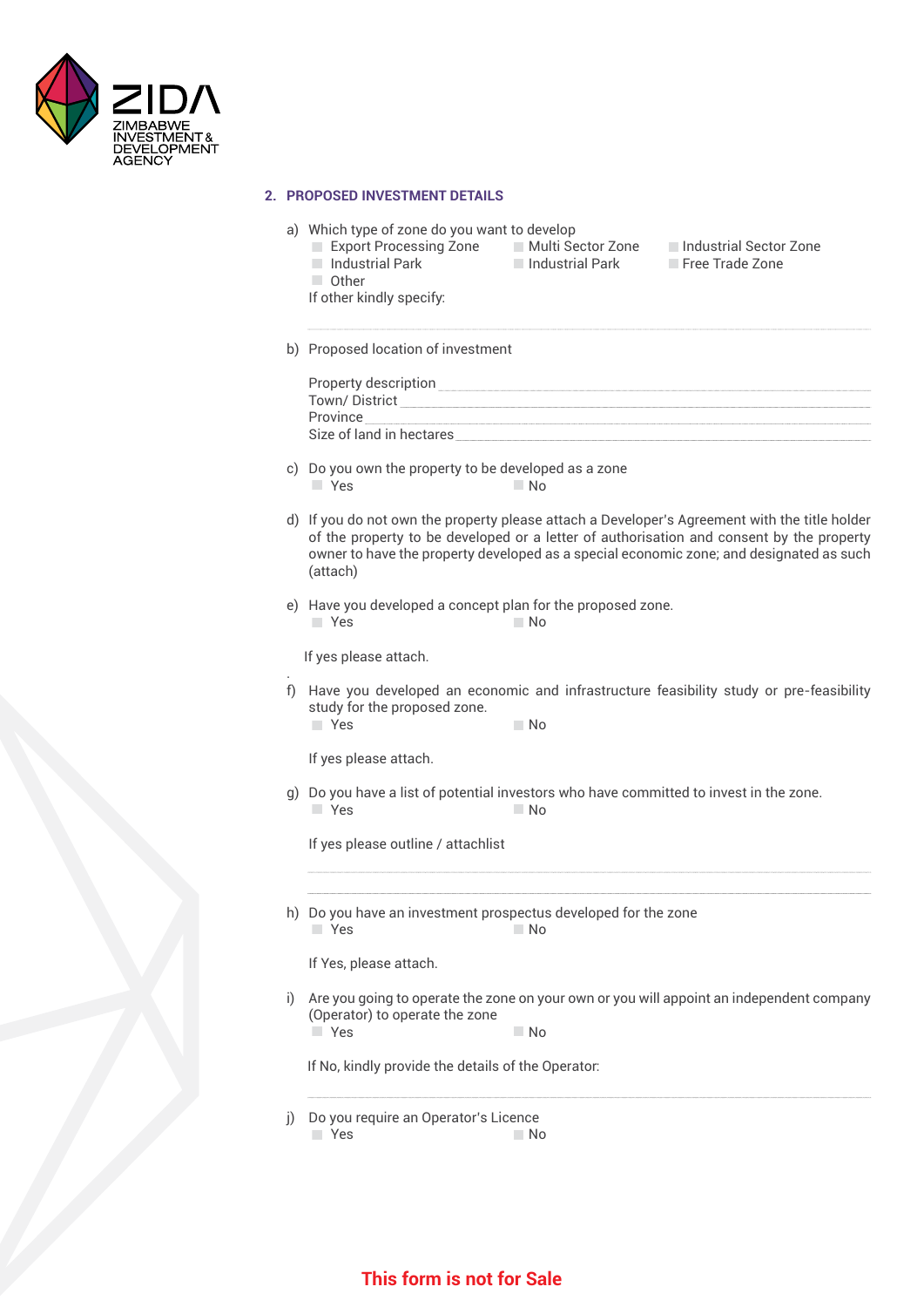

#### **2. PROPOSED INVESTMENT DETAILS**

k) State the available funding model(s) for the proposed zone.

#### *Attach proof of funding.*

.

What is the source of funding for the development of the zone and from which country are the funds coming from

m) What is the estimated cost in USD of development of the zone, give breakdown inclusive of the cost of the feasibility study, base infrastructure development and development of superstructures

#### *Attach the necessary documents to illustrate the estimates.*

- n) What is the estimated annual income in USD that you will generate from the zone
- o) What is the estimated annual revenue in USD that will be realized from operations within the zone
- p) Give a brief summary of how the proposed zone will establish linkages within the domestic economy (more detail to appear in concept note and feasibility study)
- q) Brief Investment project description, activity and process (detail to appear in business plan)
- r) To what extent will the proposed investment promote industrialisation of the domestic economy **Example 1** Medium Medium Low

Kindly elaborate:

s) What is the estimated time of completion of the development of the Zone

*Attach a detailed business plan with more detail of the above*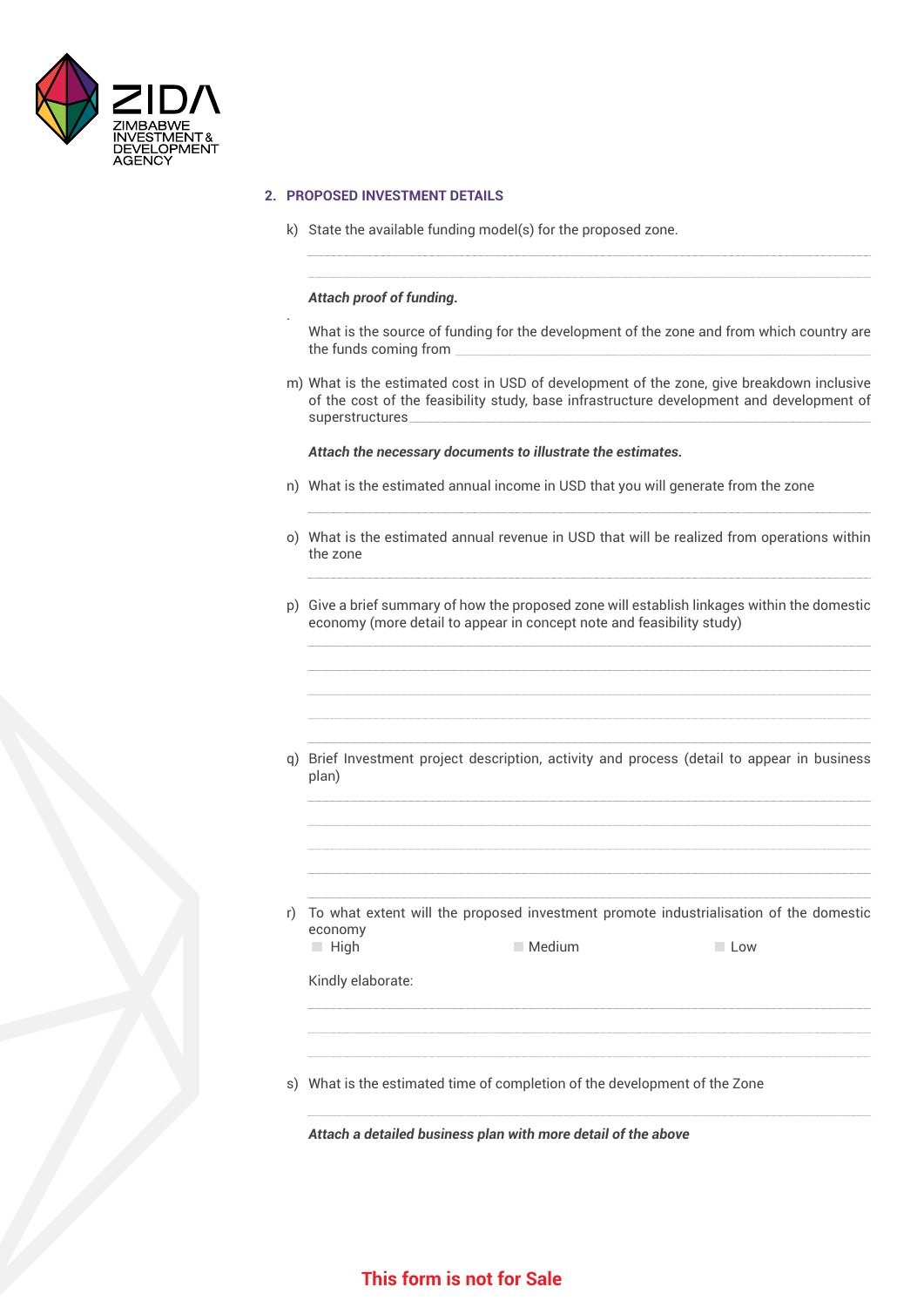

#### **2. PROPOSED INVESTMENT DETAILS**

#### t) Employment

|                        | Zim. | <b>Expatriate</b> | Zim. | <b>Expatriate</b> |
|------------------------|------|-------------------|------|-------------------|
| Managerial<br>staff    |      |                   |      |                   |
| <b>Technical staff</b> |      |                   |      |                   |
| Consultants            |      |                   |      |                   |
| Contracted<br>labour   |      |                   |      |                   |
| Non-skilled<br>staff   |      |                   |      |                   |

#### **3. ENVIRONMENTAL PROTECTION**

a) Is there provision for key utilities such sewer, water and power or are you going to develop the utilities for the project

#### b) Emissions, Waste Product and Hazardous Materials Production

| <b>Item</b> | <b>Proposed Method of Treatment or Disposal</b> |
|-------------|-------------------------------------------------|
|             |                                                 |
|             |                                                 |

#### **4. DECLARATION**

I, the undersigned, being duly authorised, hereby certify to the best of my knowledge and belief, that the information contained in this application form is substantially true and correct. Should this be approved, I undertake to comply with all requirements, conditions and regulations set out by the Zimbabwe Investment and Development Agency.

(N.B. The declaration should only be done by an authorised Director of the Company)

Full Name and the contract of the contract of the contract of the contract of the contract of the contract of the contract of the contract of the contract of the contract of the contract of the contract of the contract of

Date and the contract of the contract of the contract of the contract of the contract of the contract of the contract of the contract of the contract of the contract of the contract of the contract of the contract of the c

Signature